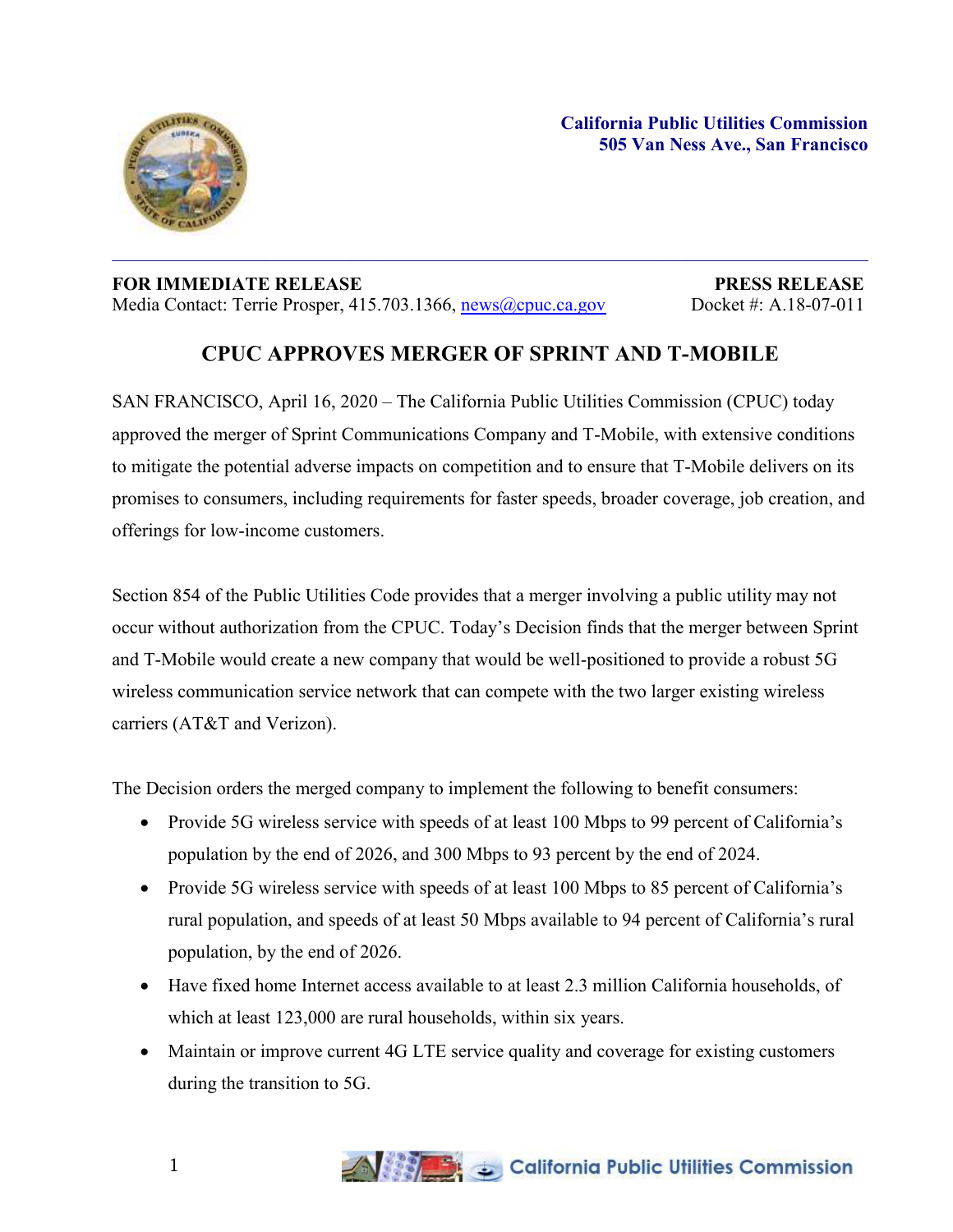- Offer the low-income California LifeLine program for as long as it operates in California, and enroll at least 300,000 new LifeLine customers.
- Increase jobs in California by at least 1,000 compared to the total number of current Sprint and T-Mobile employees.
- Other important commitments relating to diversity, reporting, and rural infrastructure deployment.

In addition, an independent monitor will be appointed to review compliance with the Decision within 120 days of the merger approval. Both the CPUC and the California Attorney General may take enforcement actions if T-Mobile fails to comply with the conditions of the Decision.

On March 5, 2020, the CPUC received an advisory opinion from the state Attorney General regarding the proposed merger. It concluded that while the anti-competitive effects of the merger outweighed its potential benefits in the state of California, those effects could be mitigated with various types of conditions, as imposed by today's Decision. The California Attorney General subsequently entered a settlement agreement with Sprint and T-Mobile resolving its objections to the merger.

CPUC Commissioner Clifford Rechtschaffen noted, "A critical part of this deal is the benefits it provides for our neediest consumers, by ensuring that T-Mobile continues LifeLine service and enrolls at least 300,000 new LifeLine customers. Our enforcement provisions are particularly strong and both the CPUC and the California Attorney General may enforce the CPUC's conditions of approval."

Added Commissioner Genevieve Shiroma, "Continuity of phone service for California LifeLine customers is crucial, especially during these unprecedented times with families in need. I appreciate the commitment in this merger to ensure that continuity and that consumer handsets will be compatible with the new network."

The proposal voted on is available at: [http://docs.cpuc.ca.gov/PublishedDocs/Published/G000/M333/K177/333177640.PDF.](http://docs.cpuc.ca.gov/PublishedDocs/Published/G000/M333/K177/333177640.PDF)